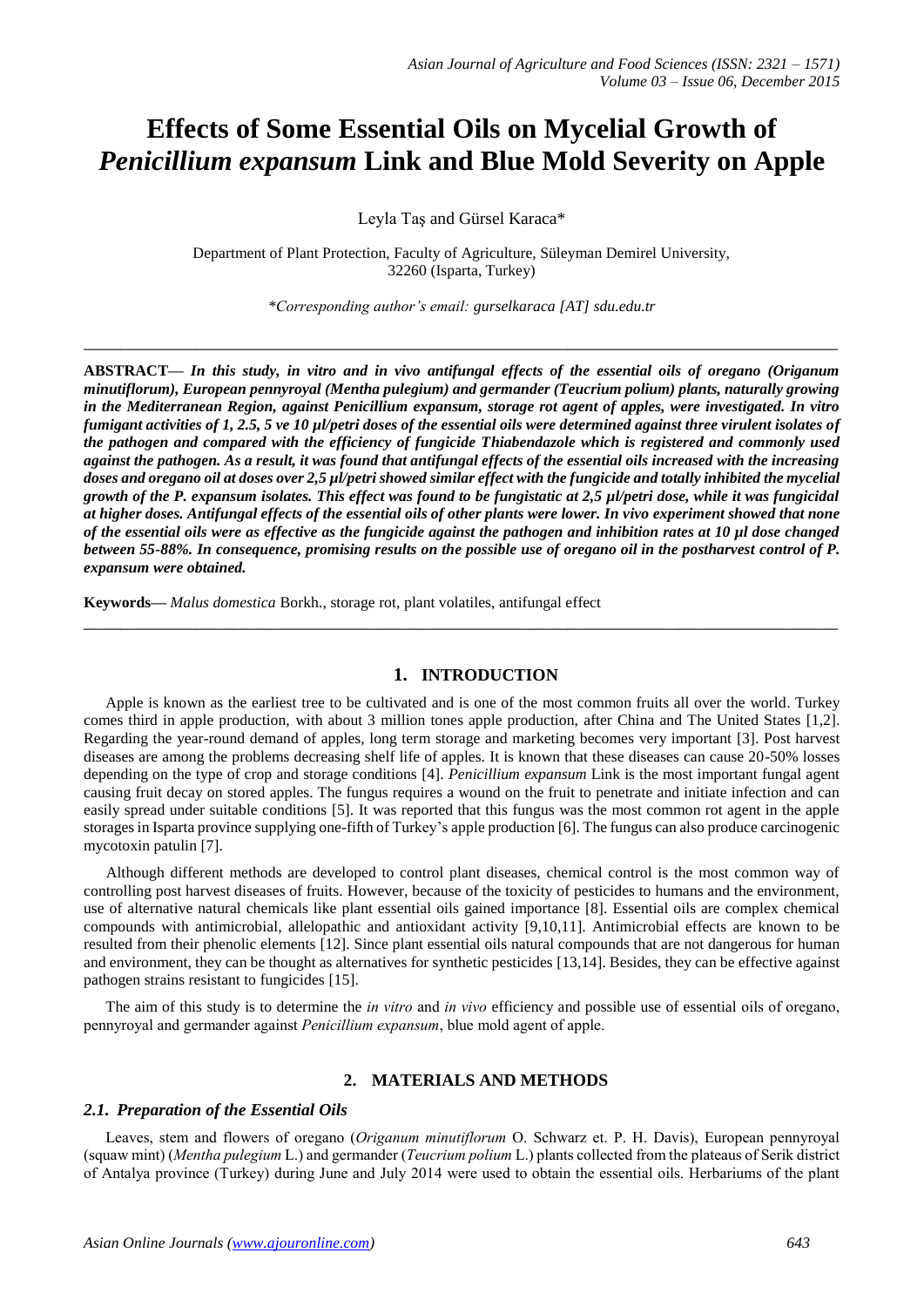samples were prepared and they were identified by Prof. Dr. Hüseyin Zengin (Department of Plant Protection, Faculty of Agriculture, Süleyman Demirel University). Plant samples were dried at room temperature on a dry, shady place, ground by a grinder and kept in sealed plastic bags under dry and dark conditions.

Essential oils were obtained by Clevenger apparatus and were kept in a fridge until they were used. Component analysis of the oils were performed by GC-MS at the Experimental and Observational Student Research and Application Center of the Süleyman Demirel University.

### *2.2. Isolation and Selection of the Pathogen Isolates*

Most of the *Penicillium* isolates used in the study were obtained from the infested fruit samples collected from the apple storages in Isparta province. Small pieces (1-2 cm) from the fruit samples containing healthy and infected tissue were surface sterilised in 1% NaOCl for 2-3 minutes, transferred to sterile distilled water and blotted dry. Four pieces for each sample were then transferred onto Petri plates with PDA containing streptomycin sulfate (50 mg/l). Pure cultures were obtained after incubation at 24°C for 5 days and isolates were kept on agar slants at 4°C until used [16]. Two additional isolates were also obtained one (4-5-Y-20) from Dr. Evrim ÖZKALE (Department of Biology, Faculty of Science and Arts, Celal Bayar University), and the other (Hö-Pe-1) from Dr. Hülya Özgönen Özkaya (Department of Plant Protection, Faculty of Agriculture, Süleyman Demirel University).

In order to determine the virulent isolates used in the rest of the study, pathogenicity tests were performed with Golden Delicious apples. Healthy and chemical free fruits were surface sterilised with 1% NaOCl for 2 minutes, transferred from sterile distilled water and dried on sterile filter papers for 20 minutes at room temperature. Five ml of sterile distilled water with Tween 20 (%0.05) was added to each petri dish with an isolate and spores were forced to transfer into water by gentle agitation with a sterile glass rod. Spore suspension were then filtered through muslin and concentration was adjusted to  $10<sup>7</sup>$ spores/ml by using Thoma counting chamber. Fruits were wounded (3 mm deep and 3 mm diameter) at two opposite sides by a cork borer and inoculated with 20 µl spore suspension. Fruits wounded and inoculated with the same amount of sterile distilled water with Tween 20 served as controls. Apple fruits were then placed in polyethylene bags with three layers of blotters moistened with sterile water at the bottom. Two apples were used for each isolate and lesion diameters were determined 7 days after incubation at 23˚C [17]. Three virulent isolates were selected and identified for the rest of the study.

Isolates were first identified according to their cultural and morphological characteristics [18, 19, 20], then in order to confirm the identifications, ITS regions of the rDNA of the isolates were amplified by using ITS1 (TCC GTA GGT GAA CCT GCG G) and ITS4 (TCC TCC GCT TAT TGA TAT GC) universal primers. A colony from the single spore cultures of the isolates were transferred to potato dextrose broth and incubated for 4-6 days on orbital shaker. Mycelia were filtered through muslin, packed in aluminum foil and kept at -80˚C for an hour, then ground into fine powder using liquid nitrogen with a sterile pestle and mortar. Qiagen DNA easy plant mini kit was used to isolate DNA and DNA samples were visualised after agarose jel electrophoresis. Sequences of the ITS regions were determined by REFGEN gene research center after amplification using a thermocycler. BIOEDIT program was used to compare the sequences by those of the known isolates [20].

## *2.3. Determination of the Efficiency of the Essential Oils*

Spore suspension with 10<sup>7</sup> conidia/ml concentration was prepared from 7 day old cultures of *P. expansum* isolates and 20 µl suspension of each isolate were transferred to 1-2 mm depth wells at the center of the PDA plates with an automatic pipette. Similarly, 1, 2.5, 5 and 10 μl/petri doses of the essential oils were applied at the center of the lids of the petri plates. Same amount of sterile distilled water was applied on the lids of control plates. Fungicide Thiabendazole was used as recommended (0.2%) to compare the efficiency of the essential oils. Petri plates were sealed with parafilm and incubated at 23°C in the dark for 7 days [17]. At the end of the incubation period, area covered by the pathogen colonies were calculated by the help of 1 cm<sup>2</sup> squares drawn on the opposite sides of the plates. Efficiency of the essential oils were determined by Abbott's formula by comparing the area of the colonies on control plates. If there was no mycelial growth on plates with essential oils, the wells with spore suspension of the pathogen were transferred with a 5 mm cork borer to new PDA plates without essential oil and incubated for an additional 7 days. If mycelial growth was observed, the effect of the essential oils were regarded as fungistatic, if not the effect was regarded as fungicidal.

Golden Delicious apple cultivar known as susceptible to the pathogen was used for the *in vivo* experiments. Apple fruits were obtained from an orchard without pesticide application and care was taken to select healthy fruits with similar size. Fruits were kept 2 minutes in 1% NaOCl solution for surface disinfection, washed with sterile distilled water and allowed to dry at room temperature. Wounds with 3mm diameter and 3mm depth were formed on two opposite sides at the ecvatorial regions of the fruits were made with a sterile cork borer [21]. Inoculations were performed by transferring 20 μl spore suspension with  $10<sup>7</sup>$  conidia/ml concentration to the wounds. Apple fruits were then placed in plastic boxes with three layers of blotters moistened with sterile water at the bottom. Above mentioned doses of the essential oils were applied to the small filter papers placed on the lids and boxes were sealed with parafilm. Boxes with filter papers moistened with similar amounts of sterile distilled water were used as controls. Fungicide Thiabendazole was again used to compare the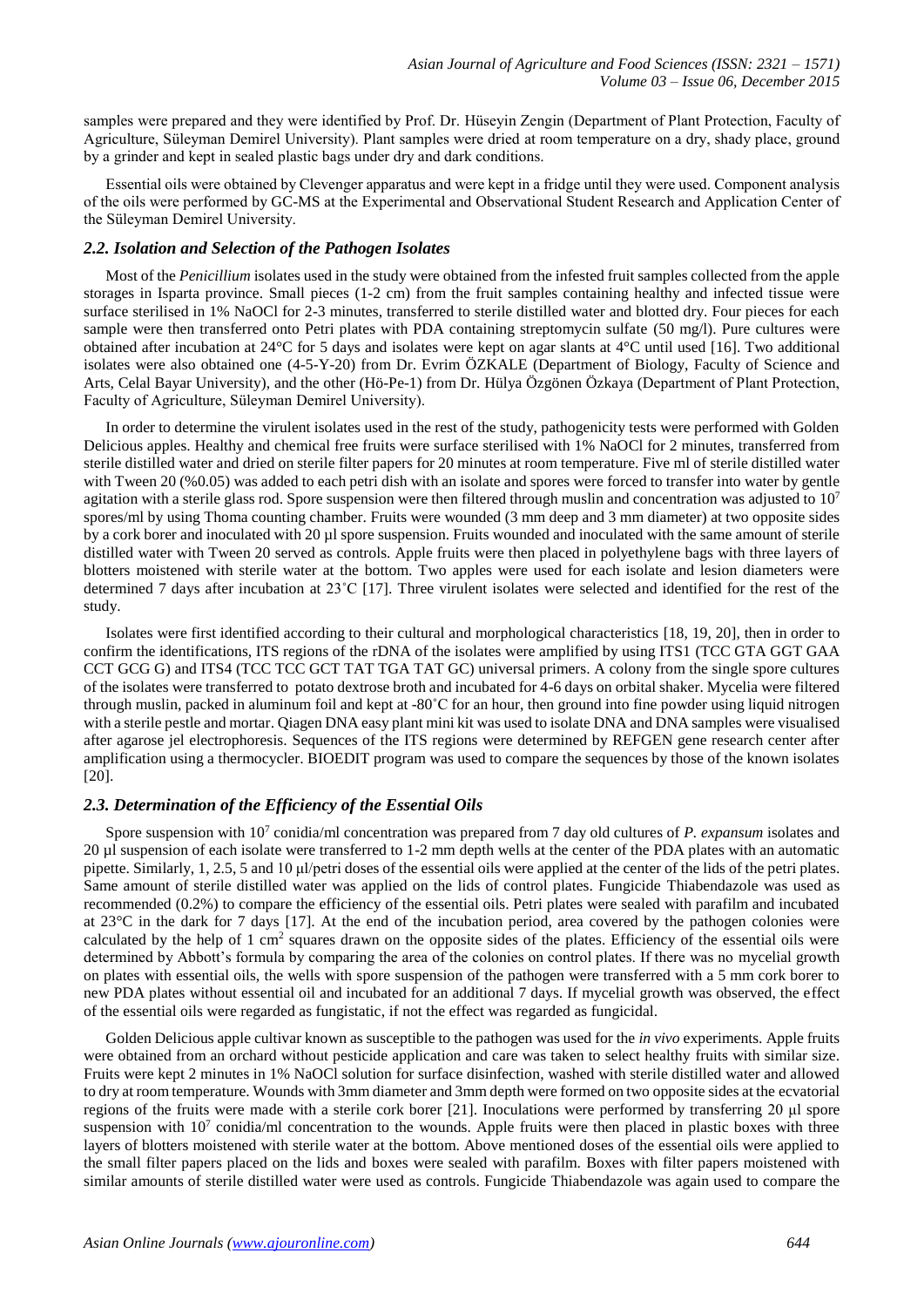efficiency of the oils. Inoculated fruits were dipped into fungicide solution for a minute. All fruits were incubated at 24 °C in the dark for 7 days and lesion diameters on the fruits were measured [22]. Lesion diameters were compared with controls and efficiency of the applications were calculated by Abbott's formula [23].

Experiments were conducted in completely randomized design with 3 replicates in petri trials and 4 replicates in fruit trials. Data were subjected to analyses of Variance and means were compared by Tukey test using SPSS program. Arc sin transformation was applied to the data with percentages before statistical analyses.

## **3. RESULTS AND DISCUSSION**

#### *3.1. Chemical components of the essential oils*

The yields of the essential oils obtained from the leaves, stem and flowers of oregano , pennyroyal and germander plants collected from Antalya province were 1.8%, 1.4% and 0.225, respectively. Characterization of the oregano oil by GC-MS analyses showed that carvacrol was the main component with 80.25%, followed by  $\gamma$ terpinene with 5.18% and ρ-cymene with 4.32%. It was previously reported that carvacrol (78.6%), ρ-cymene (7.7%) and γ-terpinene (2.2%) were the major components of oregano oil [24]. Pulegone was the main component of pennyroyal oil with 94.76%, while 3-octanol with 1.84% and isopulegone with 1.36% were the other major components. Similarly, pulegone was reported as the major component of this plant by other researchers [25,26]. In germander essential oil, again carvacrol was the main component with 47.40%. Other major components of the germander oil were β-elemene, β-caryophyllene and sabinene with the ratios 19.92, 9.21 and 5.15, respectively. Components of germander essential oil and their percentages showed differences with the results reported not only in other countries, but also from Turkey. It was mentioned that ecological and genetic differences among plant populations could affect the components and their rates [27,28,29].

#### *3.2. Characteristics of the Penicillium isolates*

In the pathogenicity test performed by using a total of 22 isolates two of them obtained from two researchers and the others isolated from the infected fruits in apple storages, lesion diameters were significantly different from each other. As a result of Tukey test, LT-10, 4-5-Y-20 and Hö-Pe-1 isolates caused the largest lesions on the apple fruits and selected for the rest of the study (Table 1).

| <b>Isolate Code</b> | Lesion diameter (mm) |
|---------------------|----------------------|
| Control             | 3.00 $g*$            |
| $E-1$               | 28.00 abc            |
| $E-2$               | 26.25 abcd           |
| $E-10$              | 26.50 abcd           |
| $LT-1$              | $22.00$ cdef         |
| $LT-2$              | 17.75 ef             |
| $LT-3$              | $19.50$ def          |
| $LT-5$              | $29.50$ ab           |
| $LT-6$              | $31.00$ ab           |
| $LT-7$              | 26.75 abcd           |
| $LT-8$              | 26.75 abcd           |
| $LT-9$              | 16.00 f              |
| $LT-10$             | 32.50a               |
| $LT-11$             | 16.50 f              |
| $LT-16$             | $26.00$ abcd         |
| $LT-23$             | 29.75 ab             |
| $LT-25$             | 24.00 bcde           |
| $LT-26$             | 18.00 ef             |
| $S-1$               | 26.50 abcd           |
| $S-2$               | 24.25 bcde           |
| $S-3$               | 19.50 def            |
| Hö-Pe-1             | 32.50a               |
| $4 - 5 - Y - 20$    | 32.75a               |

**Table 1:** Mean lesion diameters on the apple fruits inoculated with *Penicillium* isolates

\*Means shown by the same letters were not significantly different from each other according to Tukey test (P≤ 0.05)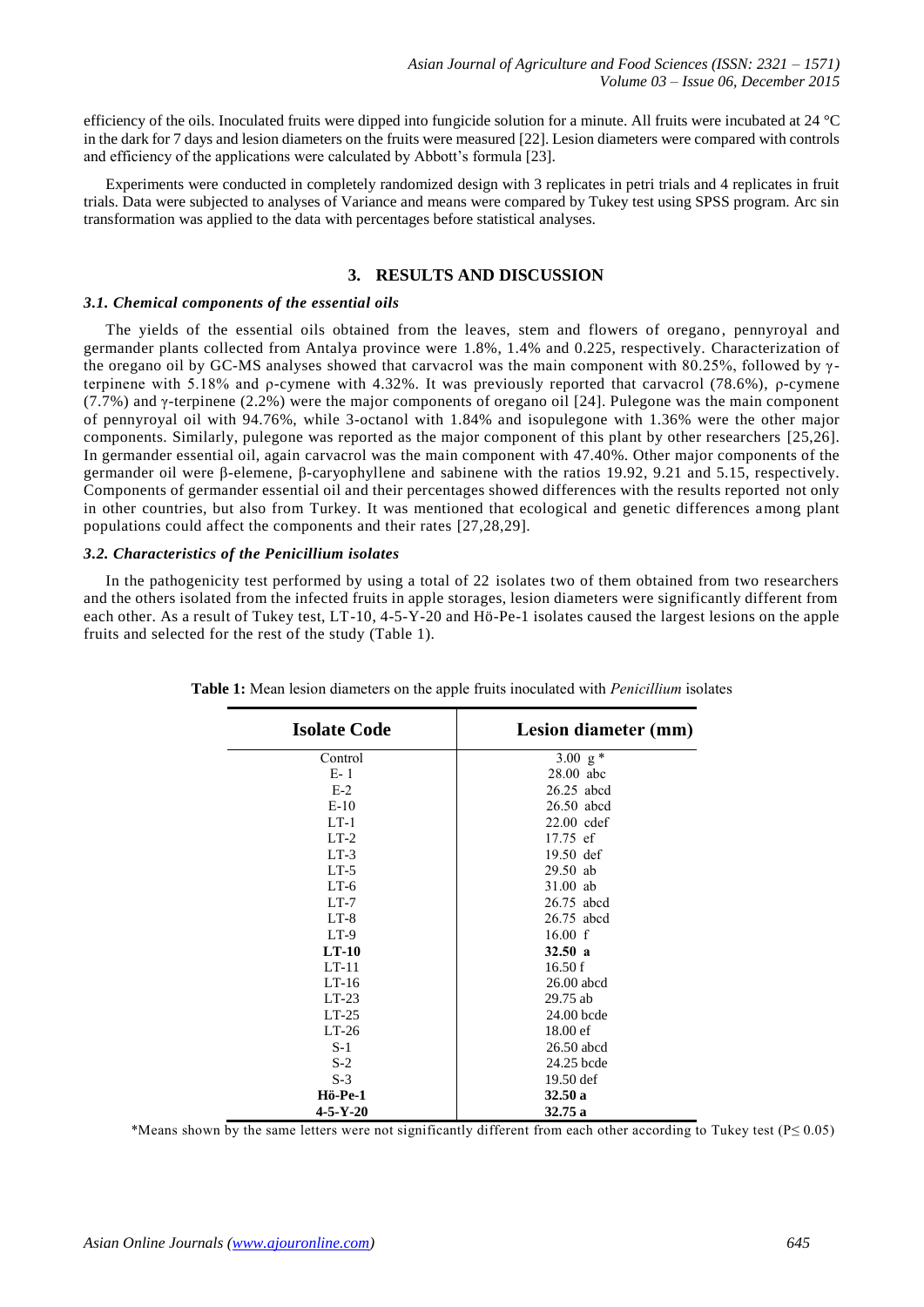Three virulent isolates were identified as *P. expansum* according to their cultural and morphological features. Base sequences of their ITS regions of the rDNA also showed 99-100% similarity with those of the *P. expansum* isolates (KP128916.1, KP204876.1, KP204877.1, KP204879.1) in the gene bank. *3.3. Effects of the essential oils on the mycelial growth of P. expansum* 

*In vitro* experiments showed that the essential oils supressed the mycelial growth of *P. expansum* isolates in different rates depending on the oils and doses (Table 2). For all isolates in the experiment, oregano oil was the most effective one among three essential oils and 2.5 µl and higher doses of this oil totally inhibited the pathogen growth as fungicide Thiabendazole (Figure 1). It was determined that its effect was fungistatic in 2.5 µl dose, while it was fungicidal in higher doses for all isolates. Although the inhibition rates of pennyroyal and germander oils generally increased with increasing doses, they both could not totally inhibit the growth of the pathogen even in the highest dose and changed between 35-75%. The effect of the fungicide thiabendazole, used in comparison with the oils, showed fungicidal effect for all isolates.

| <b>Isolates</b>   | Doses $(\mu I)$ | <b>Oregano</b>             | Pennyroyal                       | <b>Germander</b>                   | <b>Fungicide</b> |
|-------------------|-----------------|----------------------------|----------------------------------|------------------------------------|------------------|
|                   | 1.0             | $74.26^v$ b B <sup>w</sup> | $21.56 \text{ c} \text{ C}$      | 29.40 h C                          | $100.00 A^{x}$   |
| $LT-10$           | 2.5             | 100.00<br>a A <sup>y</sup> | $26.79 \text{ c} \cdot \text{B}$ | 41.30 ab $\overline{B}$            | 100.00 A         |
|                   | 5.0             | 100.00<br>$a \Delta^z$     | 46.78 h C                        | 60.78 a<br>- B                     | 100.00 A         |
|                   | 10.0            | 100.00<br>$a \Delta^z$     | 74.50 a B                        | $60.78$ a<br>- C                   | 100.00 A         |
|                   | 1.0             | 62.80<br>b B               | 12.24 c $C$                      | 21.34 h<br>$\mathcal{C}$           | 100.00 A         |
| $H\ddot{o}$ -Pe-1 | 2.5             | 100.00<br>a A <sup>y</sup> | 25.94 bc C                       | 48.26 a<br>- B                     | 100.00 A         |
|                   | 5.0             | 100.00<br>a $A^z$          | 41.27 h C                        | 56.11 $a$<br>- B                   | 100.00 A         |
|                   | 10.0            | 100.00<br>$a \Delta^z$     | 72.25 a B                        | 61.28 a<br>- C                     | 100.00 A         |
|                   | 1.0             | 28.20 h B                  | 21.36c<br>- B                    | 28.20 a<br><sup>B</sup>            | 100.00 A         |
|                   | 2.5             | 100.00<br>$A^y$            | 38.46 bc B                       | 35.72 a<br>- B                     | 100.00 A         |
| $4 - 5 - Y - 20$  | 5.0             | 100.00<br>$a \Delta^z$     | 41.17 h<br>- B                   | 30.25 a<br>- C                     | 100.00 A         |
|                   | 10.0            | 100.00<br>$a \Delta^z$     | 65.81 a<br>- B                   | $35.04 \text{ a}$<br>$\mathcal{C}$ | 100.00 A         |

| Table 2: Inhibitory effects (%) of different doses of oregano, pennyroyal and germander oils on the mycelial growth of |                                                      |  |  |
|------------------------------------------------------------------------------------------------------------------------|------------------------------------------------------|--|--|
|                                                                                                                        | <i>P. expansum</i> isolates 7 days after application |  |  |

<sup>v</sup>Arcsin transformation was applied to the data before statistical analyses and real data were shown in the table. <sup>w</sup>Means in the same column shown by the same lowercase letter and the means in the same row shown by the same uppercase letter were not significantly different from each other according to Tukey test ( $P \le 0.05$ ).

<sup>x</sup>Fungicide Thiabendazole was used (0.02%) to compare the efficiency of the oils and its effect was found to be fungicidal for all isolates.

y fungistatic

z fungicidal



**Figure 1:** Inhibition of the mycelial growth of *P. expansum* LT-10 isolate 7 days after incubation with different doses of oregano oil and the fungicide Thiabendazole (0.02%).

In the petri trials, there was no statistically significant difference among the isolates in terms of their susceptibilities against the essential oils when all doses were evaluated together (Table 3).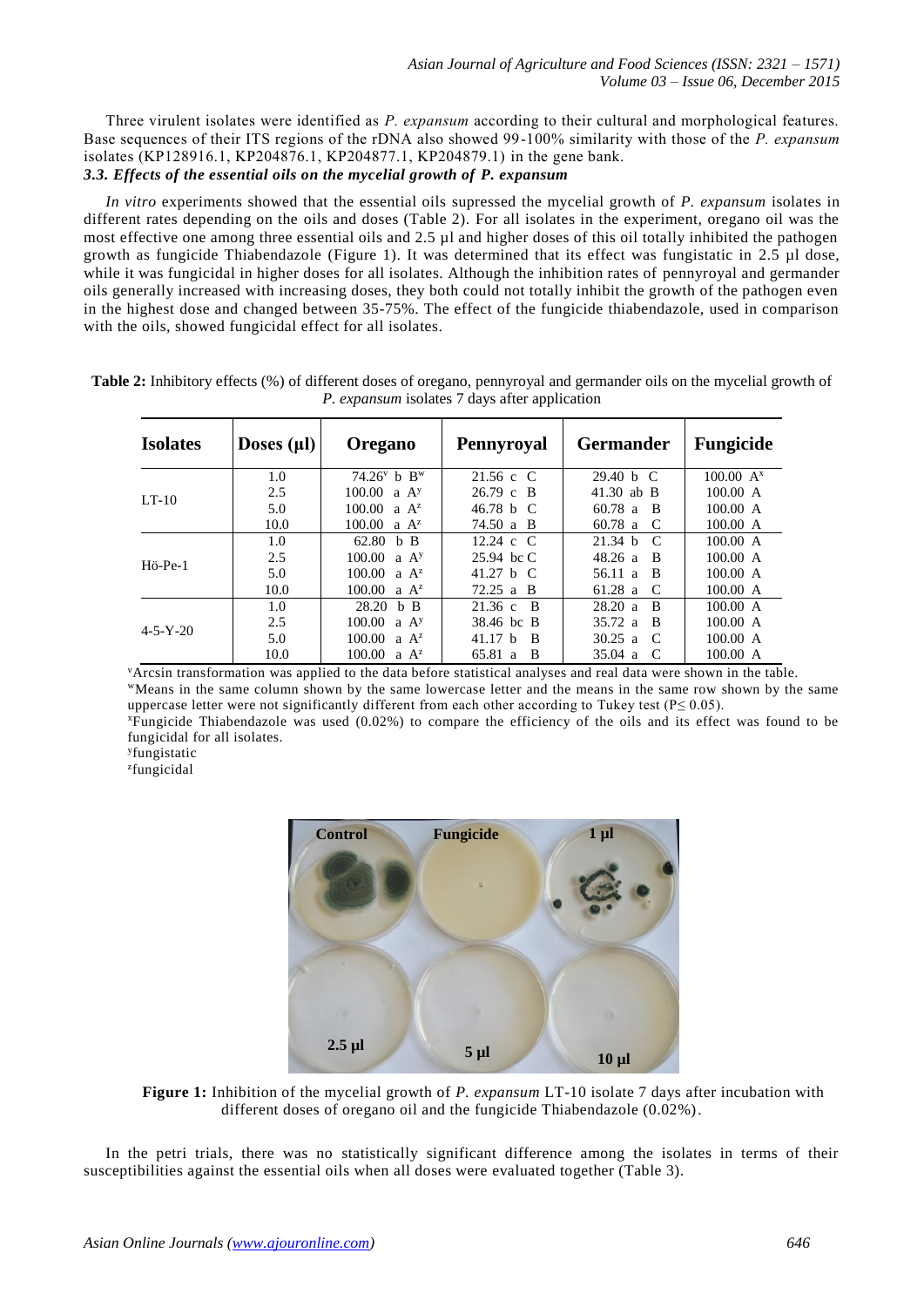| <b>Isolates</b>   | <b>Oregano</b> | Pennyroyal | <b>Germander</b> |
|-------------------|----------------|------------|------------------|
| $LT-10$           | 93.57 $x$ ay   | 42.41 a    | 48.03 a          |
| $H\ddot{o}$ -Pe-1 | 90.70 a        | 38.13 a    | 46.78a           |
| $4 - 5 - Y - 20$  | 82.05 a        | 38.80 a    | 33.16 a          |

**Table 3:** Inhibition (%) of the mycelial growth of *P. expansum* isolates 7 days after application of oregano, squaw mint and germander oils

<sup>x</sup>Arcsin transformation was applied to the data before statistical analyses and real data were shown in the table. <sup>y</sup>Means in the same column shown by the same letter were not significantly different from each other according to Tukey test ( $P \le 0.05$ ).

#### *3.4. Effects of the essential oils on blue mold formation on apple fruits*

Similar with *in vitro* experiments, oregano, pennyroyal and germander essential oils decreased the blue mold formation on apple fruits in different rates. For all isolates the inhibitory effects of the essential oils increased with the increasing doses (Table 4). This is a common experimental evidence for the effects of various essential oils against different pathogens [30,31]. *In vivo* efficiency of the oregano oil was higher than those of other two oils and reached 87.5% with the 10 µl dose (Figure 2). However, in comparison with the *in vitro* experiment, its effect was lower and could not statistically arrange in the same group with the fungicide Thiabendazole. Inhibitory effects of the oils also showed differences depending on the isolates. For all doses oregano oil showed the highest effect, while the inhibitory effect of germander oil was statistically similar with oregano oil with the 1 µl and 2.5 µl doses in the isolate LT-10, and with the 5 µl and 10 µl doses in the isolate 4-5-Y-20. Similarly, the efficiency of the squaw mint oil was statistically same with oregano oil with the two higher doses in the isolate Hö -Pe-1 and for all doses in the isolate 4-5-Y-20.

| <b>Isolates</b>   | Doses $(\mu I)$ | <b>Oregano</b>             | Pennyroyal                       | <b>Germander</b>                    | <b>Fungicide</b> |
|-------------------|-----------------|----------------------------|----------------------------------|-------------------------------------|------------------|
|                   | 1.0             | $31.97^x$ c B <sup>y</sup> | 12.92 c $C$                      | 28.61 c B                           | $100.00 A^{z}$   |
| $LT-10$           | 2.5             | 41.49 $\bm{b}$ B           | $20.40 \text{ bc C}$             | $36.05$ bc B                        | 100.00 A         |
|                   | 5.0             | 83.67<br>a B               | 38.09 h C                        | 45.57 h<br>$\mathcal{C}$            | 100.00 A         |
|                   | 10.0            | 83.67<br>a B               | 64.62 a C                        | 59.18 $a$<br>- C                    | 100.00 A         |
| $H\ddot{o}$ -Pe-1 | 1.0             | 34.70<br>$d$ B             | 22.22 d C                        | 18.01 <sub>1</sub><br>$\mathcal{C}$ | 100.00 A         |
|                   | 2.5             | 46.52 c B                  | 36.80 c $C$                      | 38.88 c<br>$\overline{C}$           | 100.00 A         |
|                   | 5.0             | 57.63 h<br>- B             | 56.24 $h$ B                      | 45.83 h<br>$\mathcal{C}$            | 100.00 A         |
|                   | 10.0            | 87.50<br>a B               | 87.50 a B                        | 56.24 a<br>- C                      | 100.00 A         |
| $4 - 5 - Y - 20$  | 1.0             | 42.54 c B                  | 34.32 d BC                       | $28.15 \text{ c}$<br>$\mathcal{C}$  | 100.00 A         |
|                   | 2.5             | 48.84 bc B                 | $45.59 \text{ c} \cdot \text{B}$ | $36.77$ c<br>$\Gamma$               | 100.00 A         |
|                   | 5.0             | 54.02 ab B                 | 55.74 b B                        | 53.44 h<br>B                        | 100.00 A         |
|                   | 10.0            | 66.66 a B                  | $71.26$ a B                      | 64.90 a<br>-B                       | 100.00 A         |

**Table 4:** Inhibitory effects (%) of different doses of oregano, pennyroyal and germander oils on blue mold formation on apple fruits 7 days after application

<sup>x</sup>Arcsin transformation was applied to the data before statistical analyses and real data were shown in the table.

<sup>y</sup>Means in the same column shown by the same lowercase letter and the means in the same row shown by the same uppercase letter were not significantly different from each other according to Tukey test ( $P \le 0.05$ ).

<sup>z</sup>Fungicide Thiabendazole was used (0.02%) to compare the efficiency of the oils.

Like in petri trials, there was no statistically significant difference among *P. expansum* isolates used in the experiments, regarding blue mold severity on apple fruits 7 days after application of the essential oils (Table 5).

Our findings on the highest effect of oregano oil against *P. expansum* mycelial growth was consistent with the results of many other studies. Essential oils obtained from various *Oregano* species showed the highest antifungal effects against different pathogens and carvacrol was mentioned as the cause of its fungicidal effect [32,33,34]. In a similar study, oregano oil was found as the most effective one among 5 plant essential oils against seven fungal pathogens causing storage rot on fruits. Like in the present study, the fungicidal dose of the oregano oil against *P. expansum* was found as 5 µl [35]. Both *in vitro* and *in vivo* experiments showed that squaw mint and germander oils showed similar effects on the pathogen especially with the lower doses, but the efficiency of pennyroyal oil was better than germander oil for higher doses. Antifungal effect of pennyroyal oil was attributed to its high pulegone content. In another study, limonene, menthone, menthol and pulegone were tested against some bacterial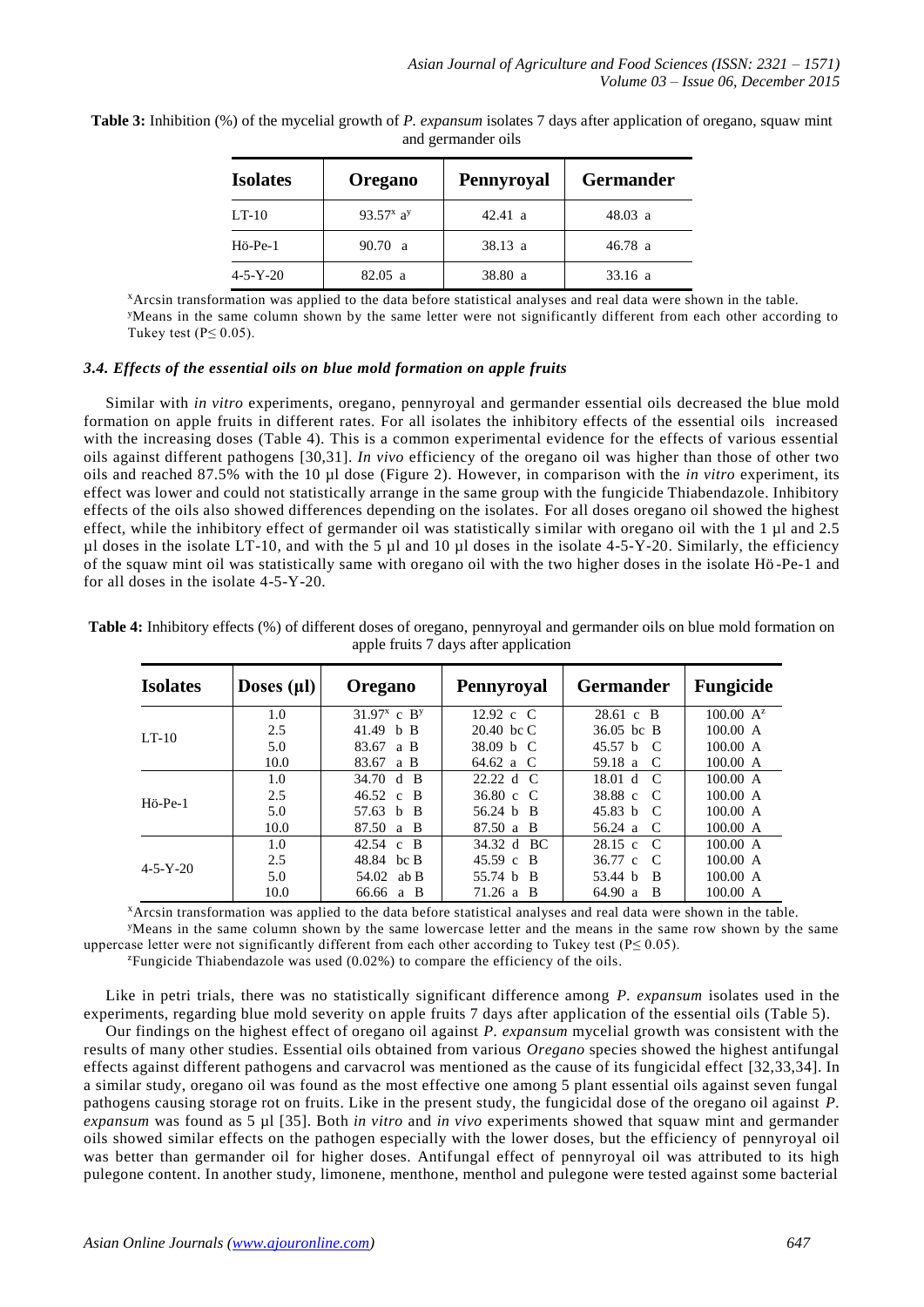and fungal pathogens and only pulegone showed antimicrobial activity especially against *Salmonella* species [36]. Similarly, it was found that germander oil somewhat inhibited the mycelial growth of *Alternaria solani*, but its efficiency was not satisfactory [27].



**Figure 2:** Inhibition of mold formation on apple fruits inoculated with *P. expansum* HÖ-Pe-1 isolate 7 days after incubation with different doses of oregano oil and the fungicide Thiabendazole (0.02%).

| <b>Table 5:</b> Inhibition (%) of the blue mold formation by <i>P. expansum</i> isolates on apple fruits 7 days after incubation of |
|-------------------------------------------------------------------------------------------------------------------------------------|
| oregano, pennyroyal and germander oils                                                                                              |

| <b>Isolates</b>   | Oregano      | Pennyroyal         | <b>Germander</b>  |
|-------------------|--------------|--------------------|-------------------|
| $LT-10$           | 52.12 $x$ ay | 33.94 <sub>b</sub> | 43.01 a           |
| $H\ddot{o}$ -Pe-1 | 54.93 a      | $51.24 \text{ a}$  | 44.96 a           |
| $4 - 5 - Y - 20$  | 57.54 a      | 58.62 a            | $47.13 \text{ a}$ |

<sup>x</sup>Arcsin transformation was applied to the data before statistical analyses and real data were shown in the table. <sup>y</sup>Means in the same column shown by the same letter were not significantly different from each other according to Tukey test ( $P \le 0.05$ ).

In the present study, none of the oils could totally inhibit blue mold formation. In a previous study on apples, similar results were obtained and none of the oils in the experiment could totally inhibit the lesion formation on the fruits [35]. However, with the highest dose, oils showed more than 50% inhibition and the efficiency reached over 85% against some isolates. Therefore, these oils may be used as alternatives to synthetic fungicides which has negative side effects like toxicity to non-target organisms, disruption of the equilibrium of ecosystems, carcinogenic residues in food, and development of resistant pathogen strains. Essential oils and such secondary plant metabolites are known to be biodegradable to nontoxic products and safer for the environment and human health [37]. So, these naturally growing plants having such metabolites should better be prevented from excessive usage and studies on their cultivation and use as natural pesticides should be encouraged.

# **4. ACKNOWLEDGEMENT**

This study was performed as a M.Sc. thesis by the first author and accepted by the Graduate Schol of Natural and Applied Sciences, Süleyman Demirel University, Isparta, Turkey. Results of the study were presented as a poster at the VI. International Scientific Agriculture (Agrosym 2015). We would like to thank to the Scientific Research Projects Management Service of the Suleyman Demirel University for their financial support with the project number "4179-YL1- 14".

## **5. REFERENCES**

- [1] FAO, Statistical Database, http://faostat3.fao.org, 2015.
- [2] Özongun, Ş., Dolunay, E.M., Öztürk, G., Pektaş, M., "Performance of some apple varieties in Eğirdir (Isparta) conditions", Fruit Science, vol. 1, no. 2, pp. 21-29, 2014.
- [3] Yılmaz, K.U., Uzun, A., "Kayseri İli'nin Meyvecilik Potansiyeli Açısından Analizi", Erciyes Üniversitesi, Fen Bilimleri Enstitüsü Dergisi, vol. 27, no. 3, pp.228-233, 2011.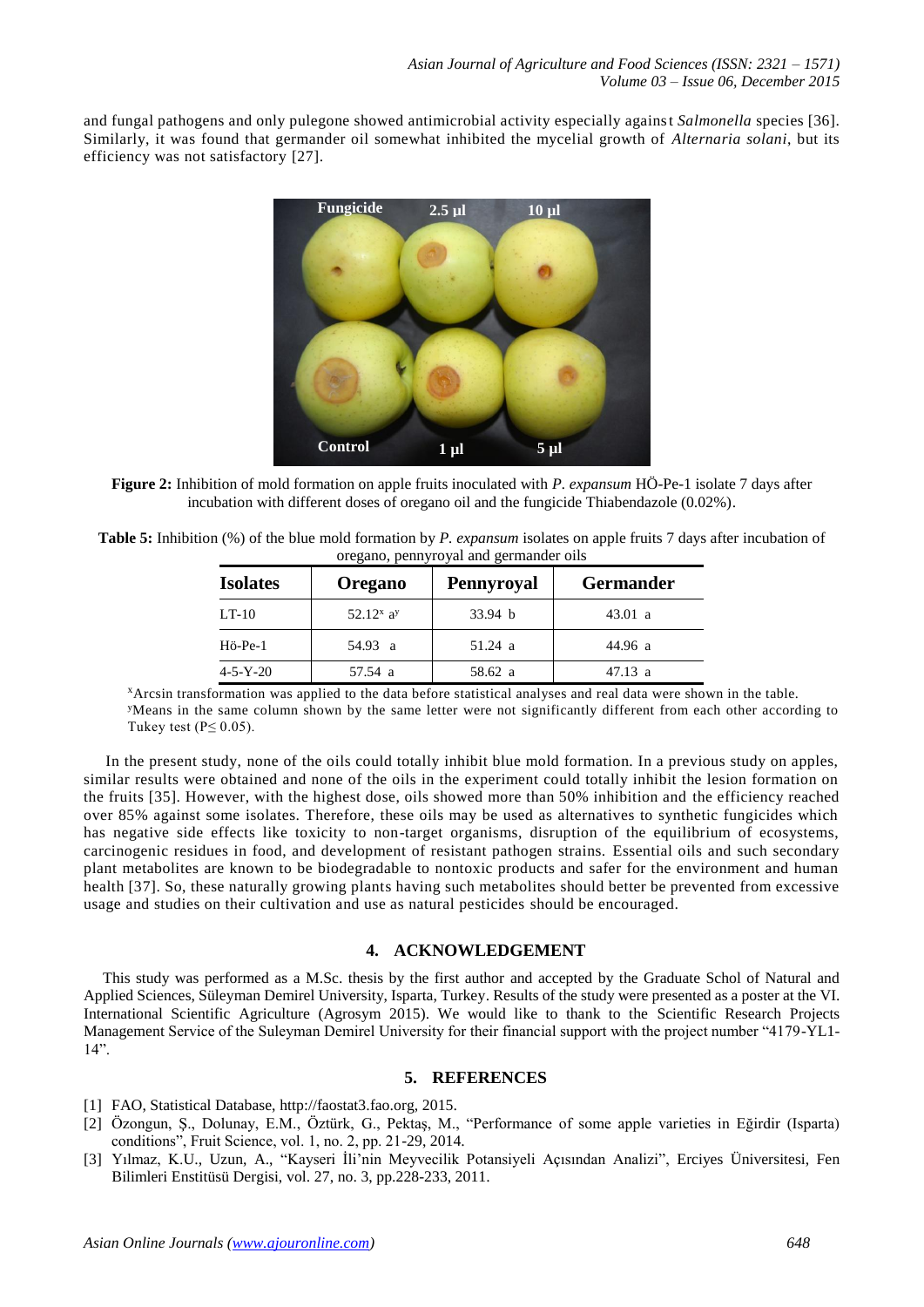- [4] Klein, J. D., Lurie, S., "Postharvest Heat Treatment and Fruit Quality", Postharvest News Information, vol. 2, pp.15- 19, 1991.
- [5] Jones, A. L., Aldwinckle, H. S., Compendium of Apple and Pear Diseases, American Phytopathological Society Press, USA, 1990.
- [6] Özgönen, H., Çulal Kılıç, H., "Isparta İli'nde Elmalarda Sorun Olan Hasat Sonrası Hastalıkların ve Yaygınlık Oranlarının Belirlenmesi", Tarım Bilimleri Araştırma Dergisi, vol. 2, no. 2, pp.53-60, 2009.
- [7] Vismer, H.F., Sydenham, E.W., Schlechter, M., Brown, N.L., Hocking, A. D., Rheeder, J.P. and Marasas, W.F.O., "Patulin-producing *Penicillium* species isolated from naturally infected apples in South Africa", South African Journal of Science, vol. 92, pp.530-534, 1996.
- [8] Isman, M.B., "Plant Essential Oils for Pest and Disease Management", Crop Protection, vol. 19, pp. 603-608, 2000.
- [9] Caccioni, D., Guizardi, M., "Inhibition of Germination Growth of Fruit and Vegetable Post-Harvest Pathogenic Fungi by Essential Oil Components", Journal of Essential Oil Research, vol. 6, pp.173-179, 1994.
- [10]Hadizadeh, L., Peivasteag, B., Hamzezharghani, H., "Antifungal activity of essential oils from some medicinal plants of Iran against *Alternaria alternata*", American Journal of Applied Sciences, vol. 6, pp.744-748, 2009.
- [11]Saharkhiz, M.J. Ashiri, F., Salehi, M.R., Ghaemghami, J., Mohammadi, S.H., "Allelopathic potential of essential oils from *Carum capticum*, *Cuminum cyminum*, *Rosmarinus officinalis* and *Zateria multiflora",* Medicinal Aromatic Plant Science and Biotechnology, vol. 3, pp.32-35, 2009.
- [12] Bagamboula, C.F., Uyttendaele, M., Debevere, J., "Inhibitory effect of thyme and basil essential oils, Carvacrol, Thymol, Estragol, Linalool and P-cymene towards *Shigella sonnei* and *S. flexneri*", Food Microbiology, vol. 21, pp.33- 42, 2004.
- [13]Bautista-Banos, S., Hernandez-Lauzardo, A.N., Velazquez-del Vaile, M.G., Hernandez-lopez, M., Ait-Barka, E., Bosquez-Molina, E., Wilson, C.L., "Chitosan as a Potential Natural Compound to Control Pre and Postharvest Diseases of Horticultural Commodities", Crop Protection, vol. 25, pp.108-118, 2006.
- [14]Szczerbanik, M., Jobling, J., Morris, S., Holford, P., "Essential oil vapours control some common postharvest fungal pathogens", Australian Journal of Experimental Agriculture, vol. 47, pp.103-109, 2007.
- [15]Romagnoli, C., Bruni, R., Andreotti, E., Rai, M.K., Vicentini, C.B., Mares, D., "Chemical Characterization and antifungal activity of essential oil of capitula from Wild Indian *Tagetes patula* L.", Protoplasma, vol. 225, pp.57-65, 2005.
- [16]Maqbool M., Ali, A., Alderson, P.G., Mohamed, M.T.M., Sıddiqui, Y., Zahid, N., "Postharvest application of gum arabic and essential oils for controlling anthracnose and quality of banana and papaya during cold storage", Post harvest Biology and Technology, vol. 62, pp.71-76, 2011.
- [17]Janisiewicz, W.J., Roitman, J., "Biological control of blue mold and gray mold on apple and pear with *Pseudomonas cepacia*. Phytopathology, vol. 78, pp.1697-1700, 1988.
- [18]Samson, R.A., Hoekstra, E.S., Frisvad, J.C., Filtenborg, O., Introduction to Food-Borne Fungi, Fourth Edition, Centraalbureau voor Schimmelcultures, Baarn, The Netherlands, 1995.
- [19]Pitt, J.I., Hocking, A.D., Fungi and Food Spoilage, Third Edition, Springer Science+Business Media, London, 2009.
- [20]Visagie, C.M., Houbraken, J., Frisvad, J.C., Hong, S.B., Klaassen, C.H.W., Perrone, G., Seifert, K.A., Varga, J., Yaguchi, T., Samson, R.A., "Identification and nomenclature of the Genus *Penicillium*", Studies in Mycology, vol. 78, pp. 343-371, 2014.
- [21]Lopez-Reyes, J.G., Spadaro, D,. Gullino, M.L., Garibaldi, A., "Efficacy of plant essential oils on postharvest control of rot caused by fungi on four cultivars of apples *in vivo*", Flavour Fragrance Journal, vol. 25, pp.171-177, 2010.
- [22]Deans, S.,G. Soboda, K.P., "The antimicrobial proporties of marjoram (*Origanum majorana* L.) volatile oil", Flavour Fragrance Journal, vol. 5, no. 3, pp.187-190, 1990.
- [23]Abbott, W.S., "A method of computing the effectiveness of an insecticide", J. Econ. Entomol., vol. 18, pp. 265-267, 1925.
- [24]Özkum, D., Kürkçüoğlu, M., Başer, K.H.C., Tıpırdamaz, R., "Essential oils from wild and micropropagated plants of *Origanum minutiflorum* O. Schwarz et Davis", Journal of Essential Oil Research, vol. 22, no. 2, pp. 135-137, 2010.
- [25]Lorenzo, D., Paz, D., Dellacassa, E., Davies, P., Vila, R., Canigueral, S., "Essential oils of *Mentha pulegium* and *Mentha rotundifolia* from Uruguay", Brazilian Archives of Biology and Technology, vol. 45, no. 4, pp. 519-524, 2002.
- [26]El-Ghorab, AH., "The chemical composition of the Mentha pulegium L. essential oil from Egypt and its antioxidant activity", Journal of Essential Oil Bearing Plants, vol. 9, no. 2, pp. 183-195, 2006.
- [27]Özcan, S., Yılar, M., Belgüzar, S., Önen, H., "*Teucrium polium* L. Uçucu Yağının Herbisidal ve Antifungal Etkileri ile Kimyasal İçeriğinin Belirlenmesi", Gaziosmanpaşa Bilimsel Araştırma Dergisi, vol. 5, pp.94-103, 2013.
- [28]Moghtader, M., "Chemical composition of the essential oil of *Teucrium polium* L. from Iran", American-Eurasian Journal of Agriculture and Environmental Science, vol. 5, no. 6, pp. 843-846, 2009.
- [29]Abtahi, S.M., Bagherzadeh, K., "Essential oil composition of *Teucrium polium* L. in different ecological conditions (Isfahan Province)", Eco-Phytochemical Journal of Medical Plants, vol. 2, pp. 30-38, 2014.
- [30]Viuda-Martos, M., Ruiz-Navajas, J., Fernandez-Lopez, J., Perez-Alverez, J., "Antifungal Acivity of Lemon (*Citrus lemon* L.), Mandarin (*Citrus reticulata* L.), Grapefruit (*Citrus paradisi* L.) and orange (*Citrus sinensis* L.) essential oils", Food Control, vol. 19, pp. 1130-1138, 2008.